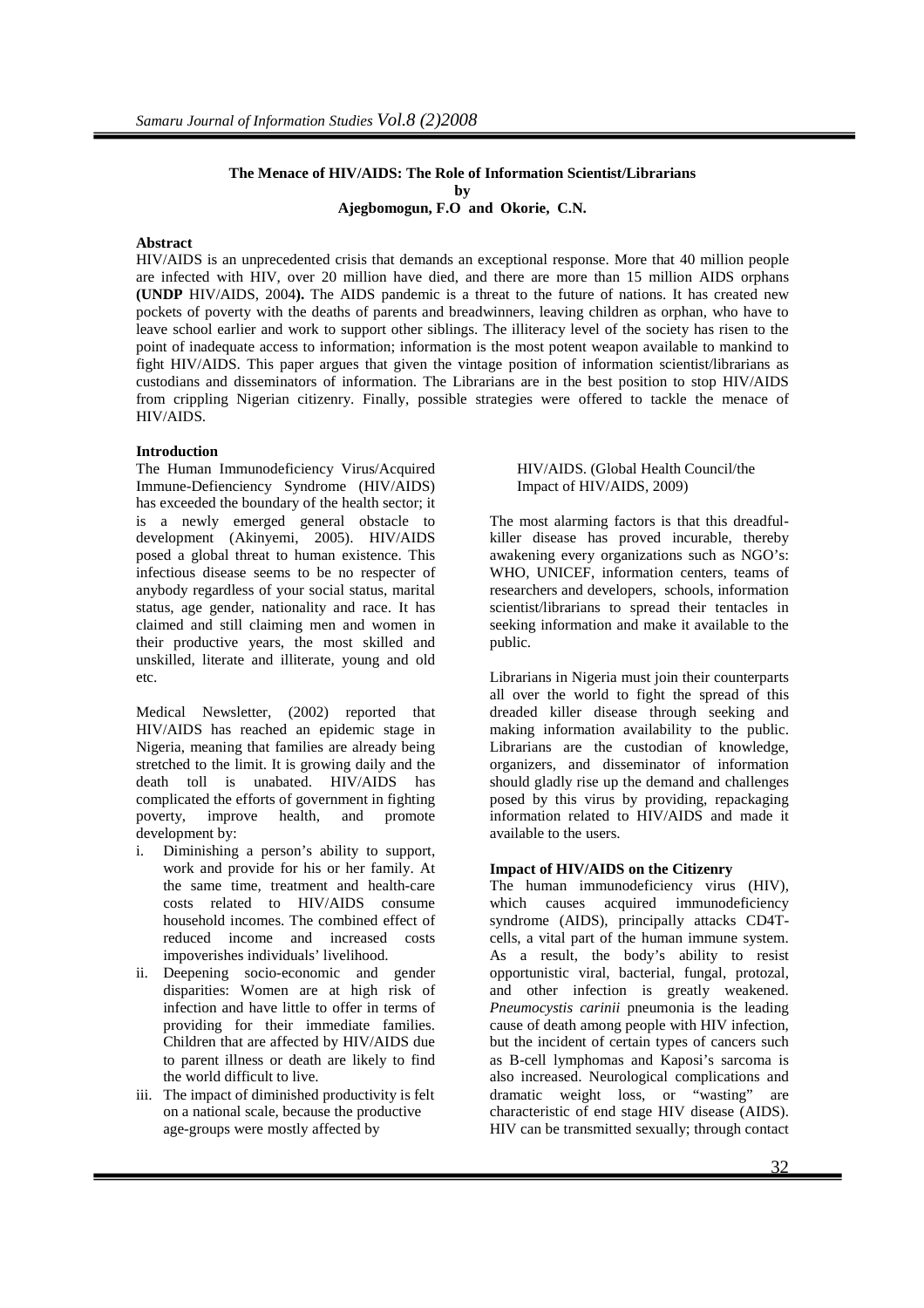with contaminated blood, tissue, or needles, and from mother to child during birth or breastfeeding. Full-blown symptoms of AIDS may not develop for more than 10 years after infection. (**Encarta Encyclopedia, 2007)**

HIV is a retrovirus that can lead to acquired immune-deficiency syndrome (AIDS), a condition in humans in which the immune system begins to fail, leading to life-threatening opportunistic infections. Infection with HIV occurs by transfer of blood, semen, virginal fluid, pre-ejaculate, or breast milk. Within these bodily fluids, HIV is present as both free virus particles and virus within infected immune cells.

Some factors has facilitated the spread of HIV/AIDS as viewed by Nwobi, (1997), AIDS is medically as well as a social problem with serious economic, political, ethical and moral implications. Adamu, (2003) asserted that HIV infection has social and economic implications beyond the obvious consequences on the health of the patients, cost of medical care and death.

According to Shani (2005) for every one out of five patients seeking treatment in Nigerian hospitals is HIV/AIDS patient. Currently, there are 2.7 million people living with HIV/AIDS in Nigeria and about 80% of HIV infections in Nigeria are contracted through sexual intercourse (UNAIDS, 2002). HIV is transmitted to the babies of HIV-positive mothers in 24-45% of births, which has led to increasing number of AIDS orphans, many of whom are also HIV positive. In Kano State for example, Doctors at the Aminu Kano Teaching Hospital (AKTH), Murtala Mohammed Specialist Hospital (MMSH) and the Infectious Diseases Hospital (IDH) have revealed that there is an average increase of 20% of new HIV/AIDS cases each week in these hospitals (Gwarzo, 2005). The Lagos State Minister of Health was quoted as saying that "45% of the current Youth Corpers serving in Lagos State are HIV positive". The Corpers donated their blood as a contribution to Lagos State and since blood cannot be transfused without screening, the donated blood was screened and this shocking revelation emerged. All these Corpers are still ignorant of their HIV positive status.

Today, being two decades after its debut, the disease virus has conferred a new status Persons Living with HIV/AIDS (PLWHAs) on over 40million people world-wide; 28.5% million of

that population i.e. 75% are in Africa. The implication of this is that Sub-Saharan Africa which harbours only 10% of the world's population is also host to over 2/3 of the PLWHAs in the world. In Nigeria, the first known case reported was in 1986. Since then, available literature reveals that 4million Nigerian adults are infected in addition to 1.3 million children. (UNAIDS: 2004)

The 2003 National HIV prevalence sentinel survey summarizes Nigeria's prevalence rate as having risen from 1.8% in 1991; to 5.8% in 2001 and slightly dropped to 5.0% in 2003. (UNAID, 2004**).** May I opine that this drop is nothing to rejoice over since we all are aware of daily report of the number of death among our youths from HIV/AIDS.

This disease remains a formidable barrier in Nigeria because of fear of stigmatization and discrimination. This fear is accountable for why only 10% of Nigerians know their HIV status. The bulk i. e. 90% prefers to avoid doing<br>HIV/AIDS test Voluntary Confidential Voluntary Confidential Counseling and Testing (VCCT) and remain ignorant of their HIV status.

# **Sources of Contacting HIV/AIDS**

HIV/AIDS as seen from the study has proven 80% of transmission through sexual intercourse. Another medium of transmission of this virus in Nigeria is through harmful traditional practices as reported by (Bature, 2005)

Incisions, tribal marks, ear piercing, local midwives, Polygamy- more than one wife, Concubine, Wife hospitality culturally approved sexual intercourse with children, siblings and wives. Levirate (wife inheritance) in case of death of relations, unprotected coercive sex (rape), child labour, over-crowded population, forced migration e.g. where houses are demolished sex-posing occupants to all manners of hazards, poverty, encouraging sex hawkers.

Other routes of HIV/AIDS transmission is through homosexuality; where men engage in anal and oral intercourse with their fellow men. Since the anus is not designed for intercourse, in this process, it will be exposed to bruises and wounds thereby creating an avenue for entry or transmission of HIV virus into the recipients.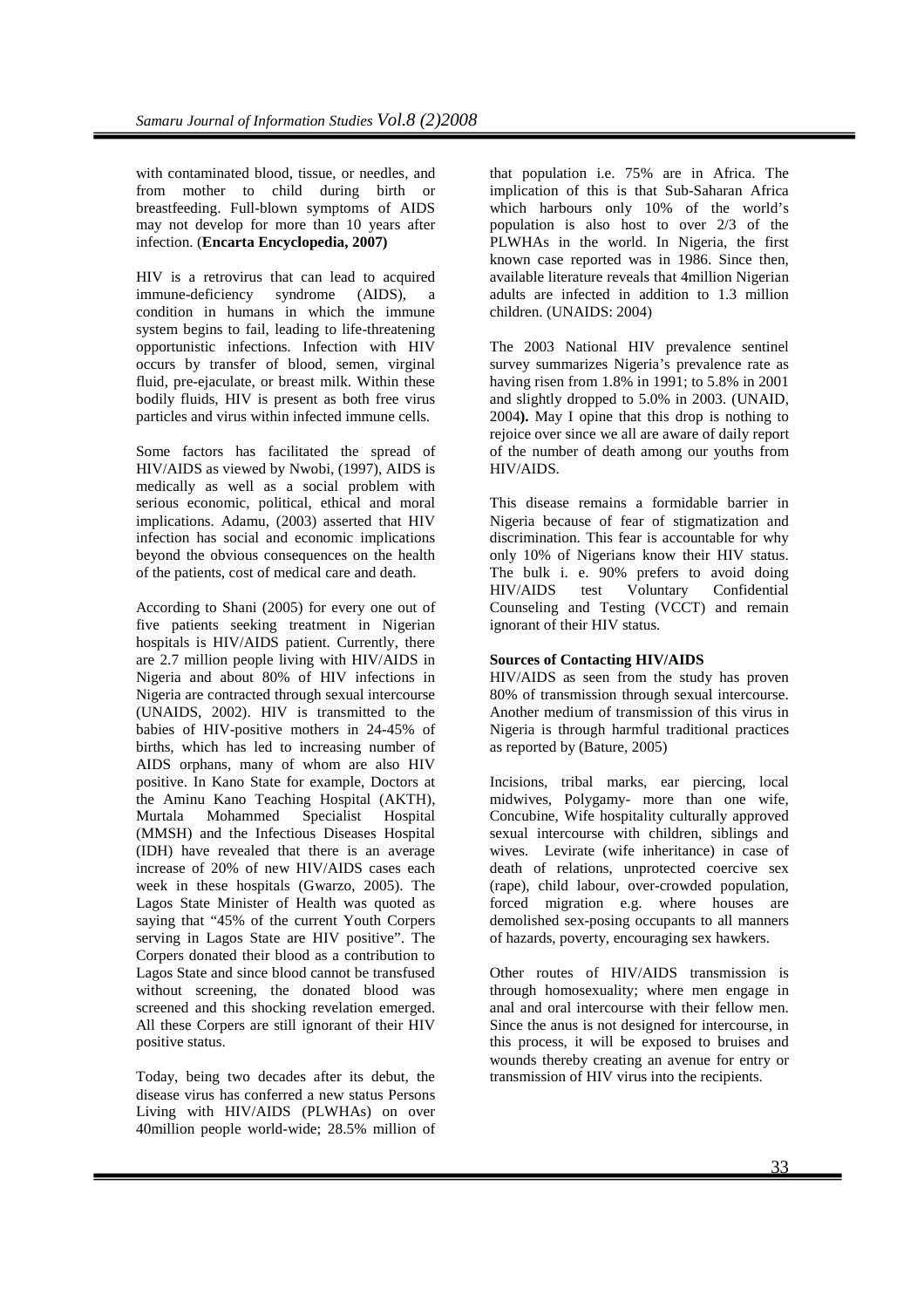Witchcraft, ritual killing, and cultism are another avenue where an activity that engages the exchange of blood takes place.

An affluence person in the society has increased the spread of HIV/AIDS. Once they discover that they are infected, they take a decision to infect as many victims as possible.

HIV/AIDS works hand in hand with poverty. In Nigeria, people are more concerned about the immediate consequences of their survival than reflecting on contacting a virus whose effect does not manifest until 6 months to 10 years. The Nigerian National Human Development Report, postulates that one in every two Nigerians is poor, and that as many as 33.8% of the population is not expected to survive to age of 40. Beside, unemployment and underemployment in Nigeria, every jobholder caters for over 6 dependants. Going by this, lowliteracy level and ignorance tends to be having an upper hand in our socio-economic sector. Trafficking has become a major source of income to many families in Nigeria. Women and child trafficking is rampant among the Rivers, Benue, Edo, and some Eastern states, and some of the ladies are deported back to the country with HIV/AIDS (Bature, 2005). This evil must be stopped because it continues to contribute to the spread of the virus. The female gender tends to be the most vulnerable group to HIV/AIDS according to the UNDP report.

Presently, HIV/AIDS has no officially approved cure. So, what must we do? The only prevention method is by creating awareness for people to shun such practices which could make them vulnerable to HIV/AIDS infection. All hands must be on deck via the NGO'S- international and non governmental organization, traditional rulers, religious leaders, etc and most especially the custodians of information, the information scientist, or the librarians.

# **How HIV/AIDS is not Contracted**

Payne and Hahn (1995), Hahn and Payne (1997), Nwobi (1997), Ogbene (1999), and Adamu (2003) opined that HIV/AIDS can only be transferred through exchange of body fluid such as blood, semen and vaginal secretions.

HIV/AIDS is found only in fluid (i.e. body fluid). It is not an air-borne disease. It is not contracted through casual contact like touching infected persons, sharing eating utensils, eating

together, sharing clothes, dishes, toilet seats. We cannot get HIV/AIDS from hugging, shaking hands, or lying on the same bed or being near to an HIV positive person.

HIV/AIDS is not transmitted if you peck someone on the cheek, even when you kiss in the mouth you need about a glass full of saliva to be able to transmit HIV through the saliva except there are sores or wounds in the mouth of the two people involved which is likely susceptible to exchange of blood in a (deep) kissing process.

HIV/AIDS cannot be contracted through a mosquito bite, while malaria parasites are passed through mosquitoes, HIV/AIDS virus cannot survive in the mosquito's stomach. In fact, researchers are working on the possibility of finding cure via what kills the virus in the mosquito's stomach.

Questions were also posed on whether sleeping with virgins can cure HIV/AIDS? The answer to this is NO. There is an unfortunate trend among the ignorant community with the wrong advice from fetish priest, whereby babies are being raped by men, some of who are over 40 years with the erroneous belief that they will receive solution to the HIV/AIDS plague in their lives. Another fallacy is also by sleeping with disabled females. These evils should stop because they do not cure AIDS. They are only destroying the lives of such innocent babies and disabled persons.

## **The Role of the Information Scientists/ Librarians**

This pandemic is the worst calamity that has befallen the human race (Bature, 2005). It is well known that there are over 1,500 Nigerians being infected with this virus daily. UNDP has projected that by the year 2010, HIV/AIDS related death will be 6.95million, while by 2012, 8million Nigerians would have acquired the status of PLWHAs; they equally predicted that Nigeria would have been using half of its budget on managing HIV/AIDS by the year, 2015. (UNDP HIV and AIDS, 2004)

AIDS has no cure. The most potent weapon available in the arsenal to fight this hydra headed demon is "information". Our traditional role in libraries is to collate, store, preserve and disseminate information to the public. The discovery of internet services has made information available globally. If we fail to rise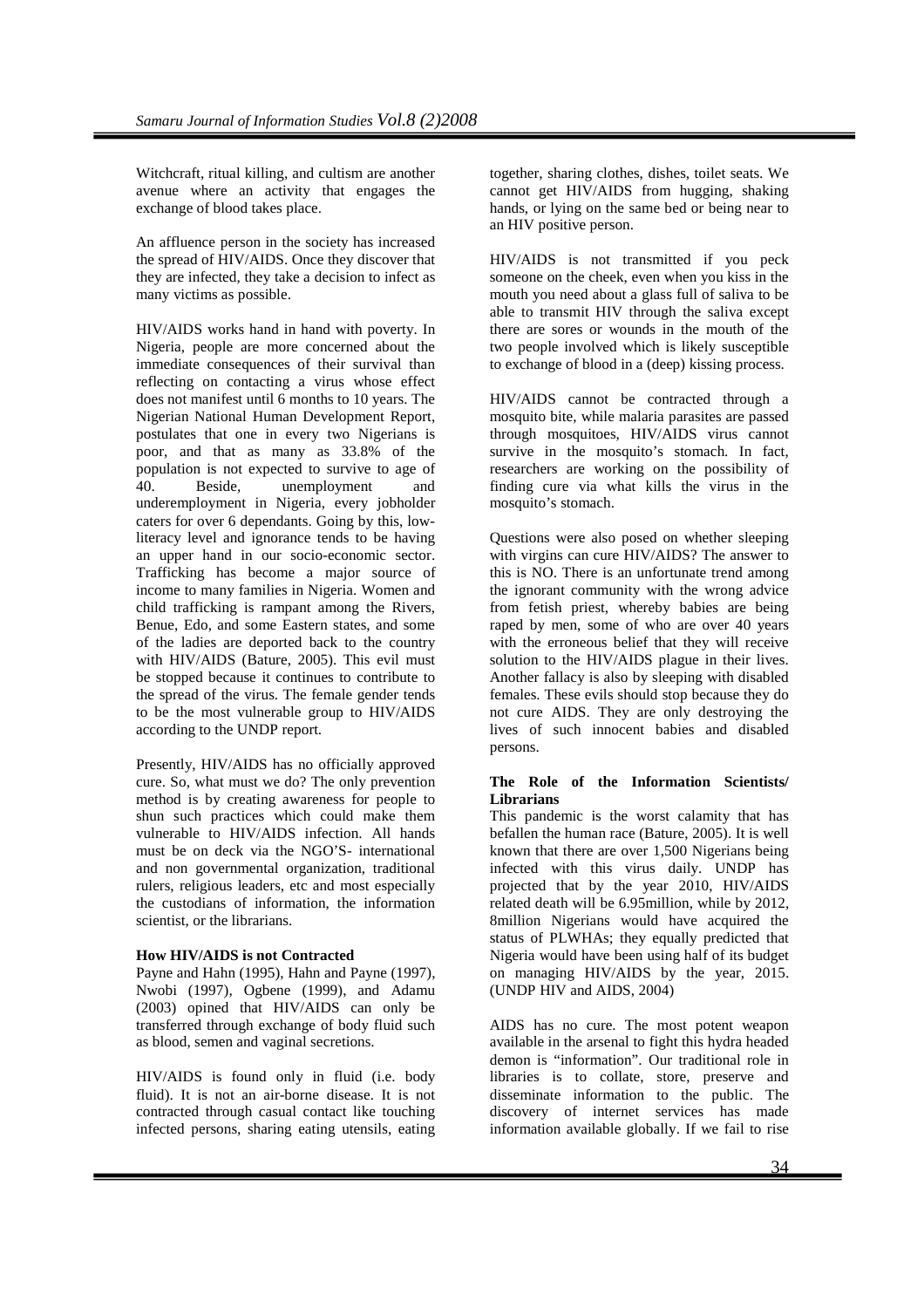to face the challenge posed by this HIV/AIDS menace, then, there is a risk of this generation being destroyed.

# **Suggestions on the Way Forward**

Libraries according to (Ojo and Olorunyomi, 1990) is a center of communication, the agencies through which librarians can best serve the noble course of education; libraries also supplement and compliment the mass media of communication; press, radio television and cinema. The library cannot guarantee good health to its users, but can provide information that the users could explore and find how to live healthy. (Oyegade, Nassarawa & Mokogwu, 2002) identified information as essential data of value in planning, decision-making and the execution of programmes. Ija, (2004) opined that the library has an important role to play in modeling the society and the youth in particular.

The libraries could organize orientation talks on HIV/AIDS, display books, pamphlets, and posters on HIV/AIDS. It is only a healthy person that can use library effectively. For instant, a Youth Empowerment NGO advocacy programme on HIV/AIDS awareness campaigns visited one of the Nigerian Universities, (University of Agriculture, Abeokuta) to inform students and staff the existence of HIV/AIDS not only a health grand but to educate others on what this disease could course on its immediate community and the society at large. In this response, the University was embarked on eleven (11) agenda programme that was supported by the Association of African Universities, (AAU), Accra, Ghana, an institutional policy on HIV and AIDS related matters. According to the (Institutional HIV/AIDS Policy, 2007), these policies are as follows:

- i. Introduction on the menace of HIV/AIDS;
- ii. The Guiding Principles;
- iii. The Position of the University in the fight against HIV and AIDS;
- iv. Rights: (a) Right of the University (b) Rights of Staff (c) Rights of Students;
- v. Responsibilities of the University, and of Members of the University Community;
- vi. Gender Policies to avert HIV/AIDS on Campus,
- vii. Teaching and Research;
- viii. Extension and Community Service;
- ix. Management of HIV/AIDS Related Matters;
- x. Services and programmes for prevention, treatment, care and support; and
- xi. Structures to be responsible for monitoring the implementation of the policy.

This is one of the laudable programme structured to minimize the spreading of HIV/AIDS in Nigerian universities. The magnitude of the problem of HIV/AIDS is stigmatization, discrimination, and emotional depression. Stigmatized people are negatively looked at by other people and they are often discriminated against them. This is a daily experience for many people affected by HIV in their workplace, school, and recreational activities. Therefore Librarians should sensitize the public to ensure equal right of PLWHAs through awareness service in the public or print media.

## **Outreach Services**

Outreach services cover all forms of programme designed to provide information for the grass root. Brown, (1971) defines outreach as the area of public library services to the disadvantaged, which covers services to illiterates, minorities, migrants, economically disadvantaged, those with language barriers along with sick, aged, handicapped and institutionalized.

The librarians must be involved in outreach services and make the following materials available to the users. These materials and equipment identified by Alokun (2003) includes library building or book mobile services, books, journals, pamphlets, booklets, newspapers, articles on subjects like HIV/AIDS, sanitation, agriculture, local crafts etc, dissemination of relevant information through talks, meetings, demonstrations, displays, story hours, films slides or other audio visual presentations, computer assisted learning materials such as subjects on video cassettes, video games and some of the resources that may be needed for the provision of information. For example, in some rural areas in Kenya, book boxes are provided which are taken to rural areas by trucks, bicycles and donkeys. In the rural areas of Nigeria, boats stocked with information could also be taken to people who live near the river banks.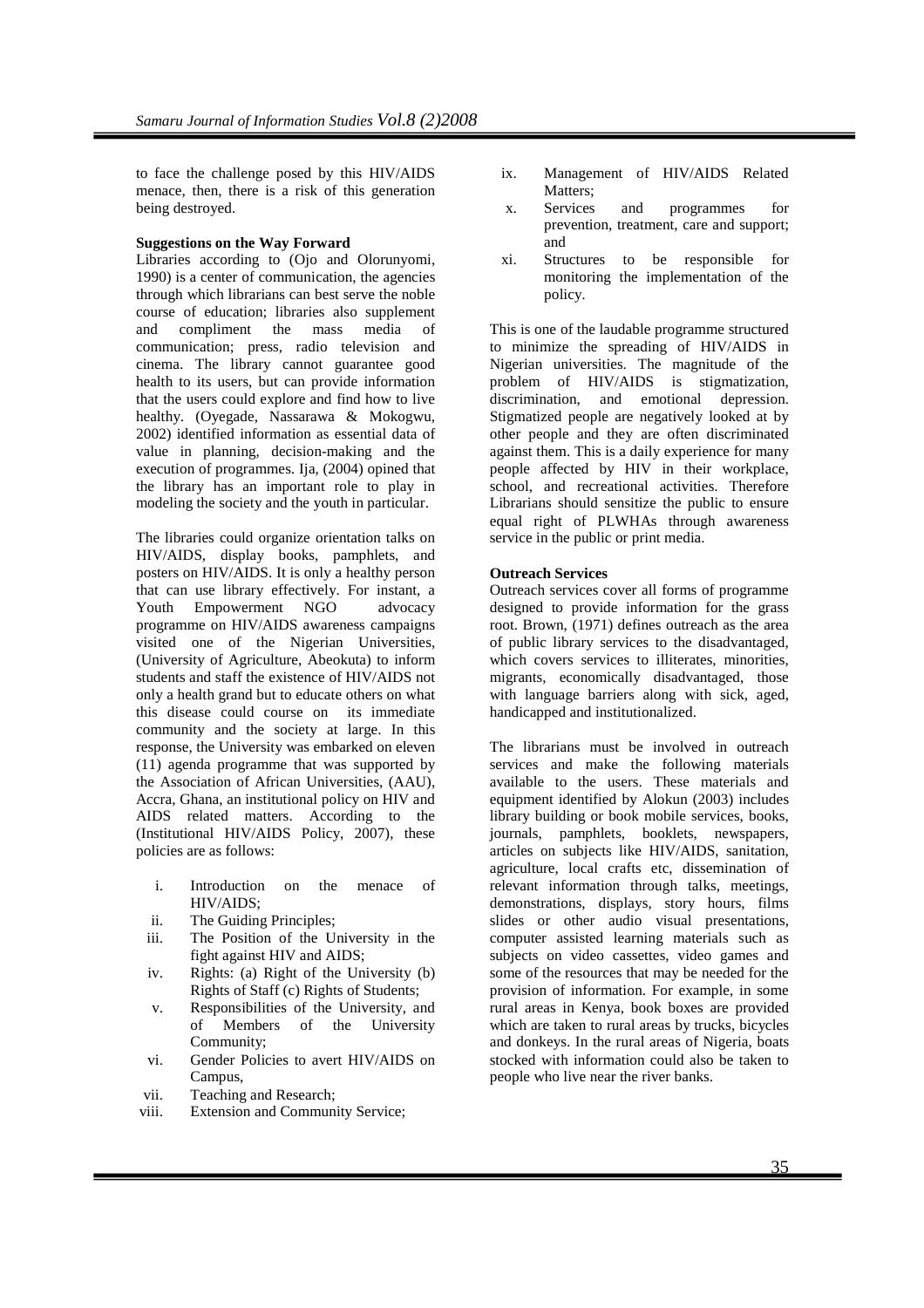### **Library Publications**

The library should issue out publications to guide the public on the menace of AIDS. This publication will provide details and accurate information about AIDS. It could be well illustrated by coloured photography's. It must contain postal address, telephone and fax numbers, e-mail and web site address that provide relevant information about AIDS.

#### **Exhibition and Display Services**

Awareness could be created through exhibition and displays. The doubting people could see photographs of those who are seriously affected by the virus while exhibition on the other hand, is generally to stimulate publics interests on how to tackle the disease. Materials on a particular topic that might be of interest to the public could be exhibited. A good example is a library books, periodicals, films, video tapes, tape slides, etc on AIDS. These could be exhibited through the use of glass display cabinet, displays stand, display boards etc.

# **Liaising With Government and NGOs**

There is a need to make a regular contact with government ministries and departments as well as NGOs for relevant information generated by them and for financial assistance. Notable among the Non-Governmental Organization (NGOs) are UNESCO, Book Aids International (BAI), United Nations International Children Education Fund (UNICEF), World Bank, Rockefeller Ford Foundation etc. Librarians can collaborate with these NGOs by enriching their libraries with books and other materials on HIV/AIDS and participate in the awareness campaign of this disease.

### **Private Organizations**

There is a need to liaise with electronic database providers in order to acquire recent scientific publications on HIV/AIDS electronic materials. Librarians should be committed on the creation of databases on HIV/AIDS and documentation i.e. indexing and abstracting articles on HIV/AIDS for easy and fast dissemination to users.

Our harmful traditional practices which enhances the speedy spread of HIV/AIDS should be abolished for it has made the women folk more vulnerable to the virus, e.g. wife levirate after the death of a spouse, causal sex partner arrangement, commercial sex workers, female

circumcision, traditional midwifery, etc. We should consider gender issue and explore the local way we could to reduce vulnerability.

It is a well known fact that Nigerians don't fancy reading, but this notwithstanding, librarians need to repackage information on HIV/AIDS and made available to the public through postal, cardboards in strategic places in the cities and rural areas.. Monthly talks on issues of HIV/AIDS in our Libraries will help in educating both our workers and readers, so let us leave the pull-him-down syndrome and embrace the beauty in collaboration and networking among libraries and librarians.

#### **Conclusion**

HIV/AIDS is real; let's join in the battle against it by ensuring our workers and those outside our working environment have access to Voluntary Confidential Counseling and Testing (VCCT) so that the predictions of UNDP which will sum up the death to 8.0 million people come 2012, will not come to pass.

Therefore much effort need to be geared towards greater preventive awareness while giving support to the millions effected. There are available drugs now which can go a long way to help the PLWHAs to live normal and productive life and this can only be achieved by breaking stigmatization and discrimination, enabling people to have knowledge of their HIV/AIDS status.

Encourages and empower our youths, women and social workers on how to arrest the spread of HIV/AIDS in Nigeria. Although, scientists advocated the use of condoms as panacea, the same scientific researchers have now found out that HIV leaked in 10-25% of condoms tested. The only alternative is the preaching of abstinence, safe sex and other wholesome sex practices. "Prevention is better than cure".

#### **References**

- Adamu, H.Y. (2003), "AIDS awareness". Spectrum, Ibadan
- Adeneye, A. (2005), "45% tested Lagos Youth Corpers are HIV+", Youth Speak. Issue 2, pp.8, 10.
- Akinyemi, T. (2005) "Health divine: path out of a pandemic", Youth Speak. Issue 2.
- Alokun, N.A.T. (2003), "Planning and executing library outreach services in Nigeria. Nigerian Libraries 37(1) pp. 31-41